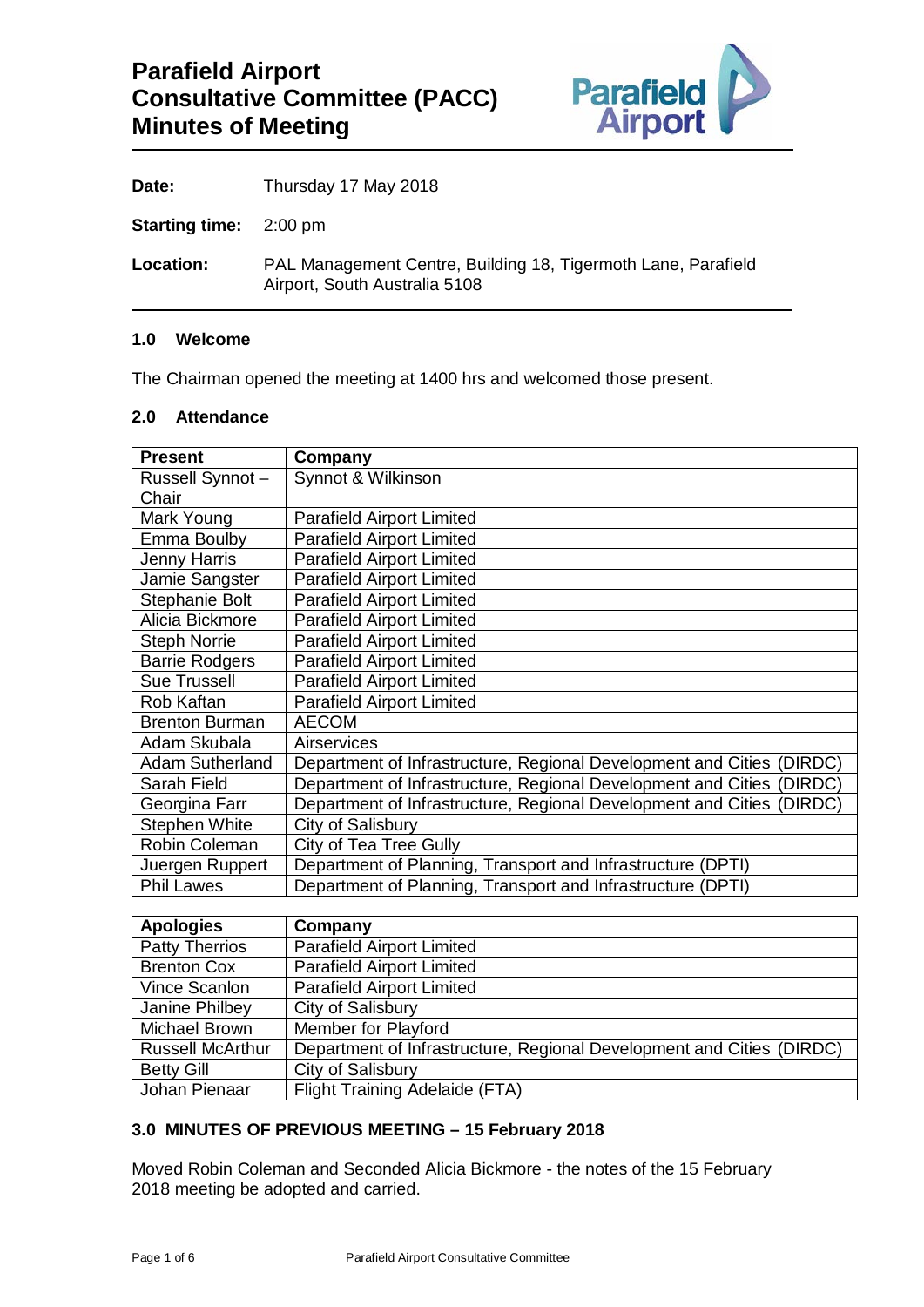# **4.0 CORRESPONDENCE**

## **4.1 Correspondence In:**

- − Reports
- − Email from City of Salisbury regarding aircraft on pole at Parafield

## **4.2 Correspondence Out:**

- − Reports, Previous Minutes and Agenda
- − The Chair sent letters to newly elected members inviting them to the Committee

# **5.0 ACTION ITEMS**

### **5.1 Public Safety Zones and NASG Guidelines from DIRDC – ongoing item** Please refer item 9.1.

## **5.2 The Department Sun-Setting Regulations**

It was noted by DIRDC that this is an ongoing item and there is nothing further to report at this stage.

### **5.3 Update on Park and Ride**

Work has commenced on site and the works will be undertaken in a staged approach. The project is scheduled to be completed in August 2018. An update will be provided to the Committee at the next (August) meeting.

## **6.0 AIRPORT UPDATE**

**6.1 Parafield Airport Limited (PAL) Report –** The report was tabled and taken as read.

**6.2 Property and Development and Land Use Report –** The report was tabled and taken as read. A question was asked about the previously designated Masters site. It was noted that no formal proposals have been received for this site.

**6.3 Environment Report –** The report was tabled and taken as read. It was noted that a public electric car charging project is being undertaken at Parafield Airport.

### **6.4 Planning Co-ordination Forum (PCF) Report –**

Report was tabled with the following items noted: The forum met the previous week and largely discussed the Public Safety Zones Draft Guideline which was released.

A working session was held with DPTI and a presentation was provided on the status of the SA Government's Planning Reform program, including the preparation of Draft State Planning Policies and their implementation through the Planning and Design Code.

### **6.5 Technical Working Group (PATWG) –** Nothing to report.

## **7.0 COMMUNITY AND AIRPORT AGENCY UPDATE**

## **7.1 Federal Department of Infrastructure, Regional Development and Cities Report**

There has been a change in Ministers and Chief and Staff since the last meeting. The new Minister is The Hon Michael McCormack MP. With the change in Ministers, the 3 guidelines which have been discussed at previous meetings (Wind Sheer/ Turbulence, Helicopter Landing Sites and Public Safety Zone) have been put forward to senior officials to progress.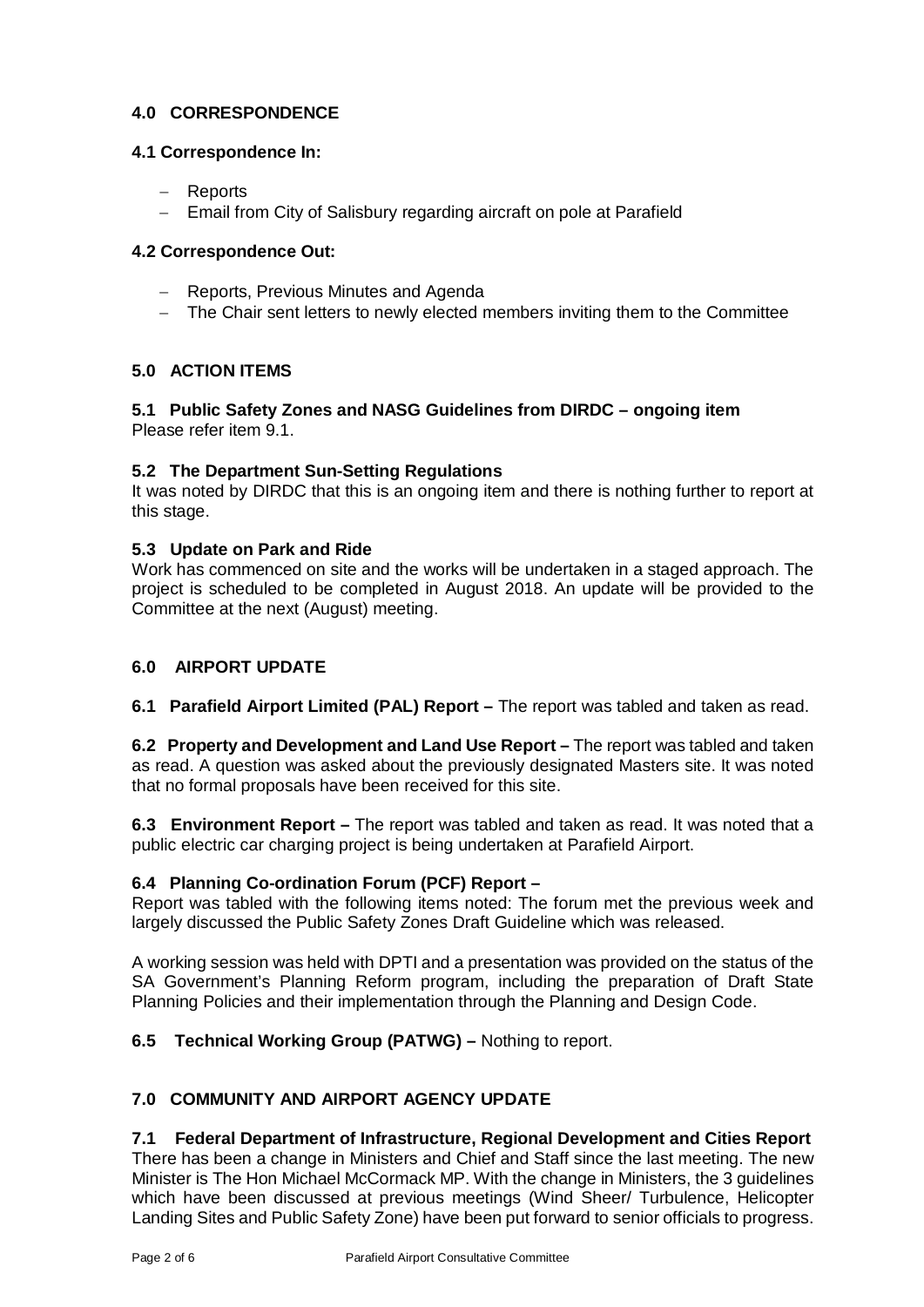The NASAG (National Airports Safeguarding Advisory Group) met on 9 May and the discussion was largely around Public Safety Zones.

The Department was asked by the Government in 2017 to prepare some legislative changes to the Airports Act . The legislation will assist to modernise the policies under the *Airports Act 1996*. The recommendations were put on hold while the Essendon accident was investigated. It was noted that the findings from the Essendon accident do not relate to the recommendations provided and will now be put forward to Government.

**7.2 State Department of Planning, Transport and Infrastructure Report –** The following was noted: A Committee member asked a question about the duplication of Elder Smith Road and if it's part of the planning process. It was noted that a business case for federal funding wasn't completed.

**7.3 Airservices Australia (ASA) Report –** The following was noted: Airservices Australia and the Department of Defence have signed contracts signifying a major milestone in unifying the nation's civil and military air traffic management systems. A series of workshops with key stakeholders are being planned over the next 18 months.

Through Australian Strategic Air Traffic Management Group (ASTRA) ASA are partnering with Geoscience Australia to support a test bed trial of Space Based Augmentation System (SBAS). SBAS has the potential to provide low-cost precision approaches, particularly to regional airports. ASA are supporting this trial as it is a very important activity to promote and foster civil aviation, which is part of our legislative obligation. ASA will be flying 4 procedures at regional airports as part of gathering engineering and safety evidence.

There were 18 complainants during quarter one 2018, which is an increase from 16 complainants in quarter four of 2017 and a decrease from 27 complainants in quarter one 2017. The main issue relating to circuit training.

Airservices online noise reporting which can be accessed here [http://www.airservicesaustralia.com/publications/noise-reports/noise-reports/.](http://www.airservicesaustralia.com/publications/noise-reports/noise-reports/)

The method to lodge a complaint or make an enquiry about aircraft noise or operations with Airservices Noise Complaints and Information Service (NCIS) were noted:

- directly via **[WebTrak](http://www.airservicesaustralia.com/aircraftnoise/webtrak/)** [www.airservicesaustralia.com/aircraftnoise/webtrak/](http://www.airservicesaustralia.com/aircraftnoise/webtrak/)
- using Airservices **[online form](https://complaints.bksv.com/asa)** [www.airservicesaustralia.com/aircraftnoise/about-making-a-complaint/how-to](http://www.airservicesaustralia.com/aircraftnoise/about-making-a-complaint/how-to-make-a-complaint/)[make-a-complaint/](http://www.airservicesaustralia.com/aircraftnoise/about-making-a-complaint/how-to-make-a-complaint/)
- **by calling** 1800 802 584 (freecall). The hotline is staffed Monday to Friday, excluding public holidays, from 9 am-5 pm Sydney time.
- by **fax** (02) 9556 6641 or
- by **mail** Noise Complaints and Information Service PO Box 211, Mascot NSW 1460

**7.4 Aircraft Noise Ombudsman Report –** Nothing to report to Committee.

**7.5 Flight Training Adelaide (FTA) Uni SA Aviation Academy Report –** The following was noted: Flying hours are expected to peak in May. This increase is due to the February student intake and ongoing courses.

It was noted that Mawson Lakes residents are noticing more aircraft noise which can be explained by a change in weather patterns in Quarter 3 resulting in more overflights.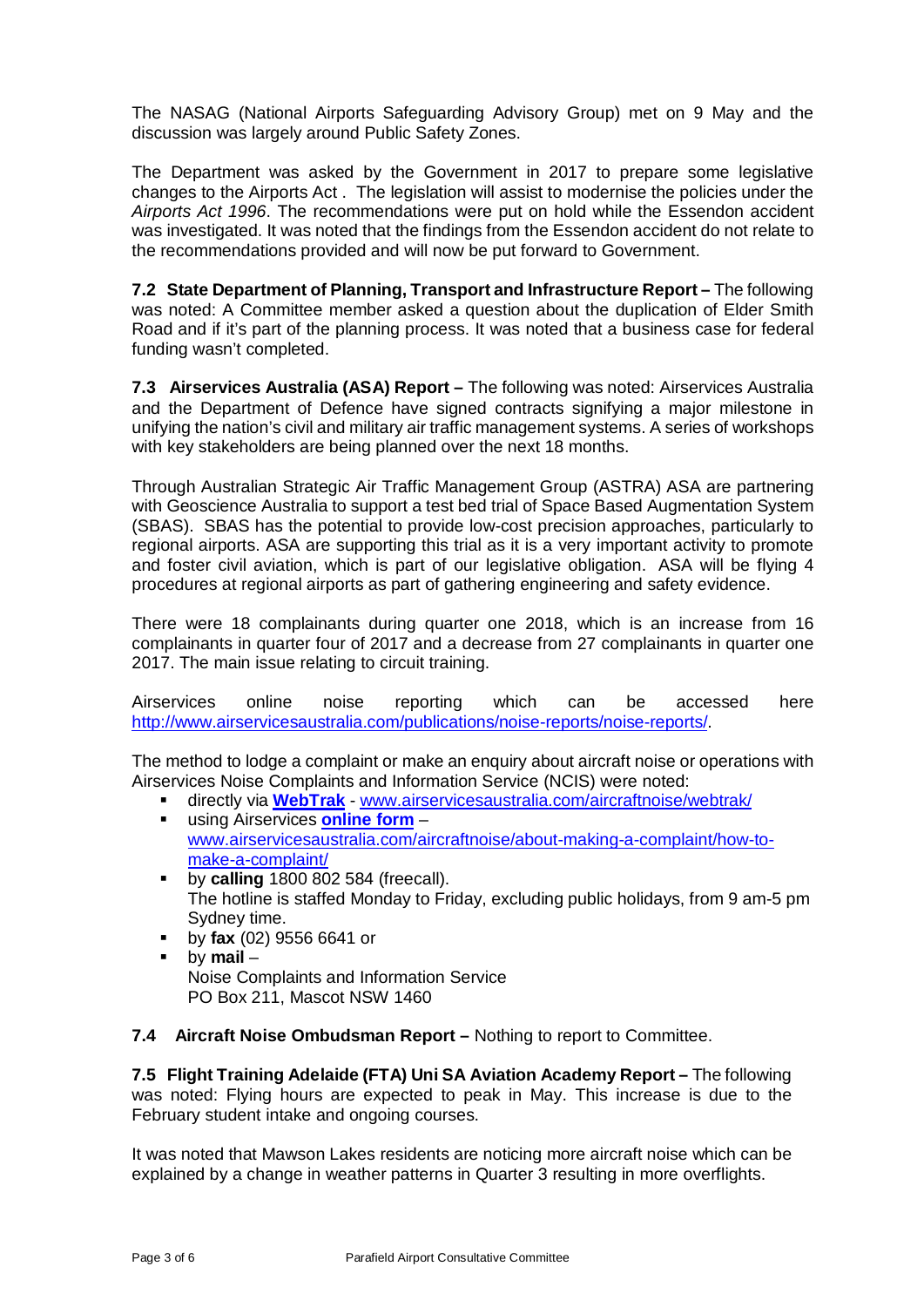**7.6 City of Salisbury –** The following was noted: Water Harvesting Scheme Update 2017/18. 728ML of recycled stormwater has been provided from the Parafield ASR scheme to community and commercial customers across Salisbury so far this financial year. In the period 1 July 2017 to 30 April 2018, Salisbury Water has treated and injected 176ML at Parafield Airport.

It was noted that an 18-story building application has been reduced to an 11-story building.

**7.7 City of Tea Tree Gully –** Nothing to report to Committee.

## **8.0 OTHER / NEW BUISNESS –**

The Executive General Manager for Property notified the Committee of a Major Development Plan for a proposed Distribution Centre at Parafield Airport and will keep the Committee informed on any developments.

A response from the Chair was provided to the email received from the City of Salisbury regarding the aircraft on a pole and the intersection of Kings Road and Main North Road. It was noted that PAL has the full support of the original owner/ donor. The response is noted below:

- removal is scheduled for early to mid July this year;
- the airframe is deteriorating: a visual inspection from an elevating work platform recently by PAL Manager noted large areas of surface corrosion, however there appears to be no imminent risk of the airframe failing or items falling from the aircraft;
- the aircraft will be relocated to the Parafield Aviation Heritage Centre on Kings Road and will be located "airside" adjacent to the building on permanent display and fully visible to the public. Work on the surface corrosion and paintwork can be done on site once the relocation is carried out; and
- at this stage there are no plans for a replacement and It should also be noted that the original benefactor is fully supportive of the relocation and is in fact relieved as she feels it is a distraction for drivers on what is now a major intersection and thoroughfare.

A Committee Member noted in the small garden plots out the front of the shops facing Main North Road the weeds are about 1 metre high and full of litter. PAL to follow up. Report back to next meeting as to progress.

### **9.0 PRESENTATIONS**

### **9.1 Various NASAG guidelines DIRDC**

A presentation was provided by the Department regarding *NASF Draft Guideline I - Managing the Risk in Public Safety Zones (PSZ) at the Ends of Runways.* 

The National Airports Safeguarding Framework (NASF) was developed by the National Airports Safeguarding Advisory Group (NASAG) (Commonwealth, state transport and planning officials, ALGA, Defence, CASA, Airservices). It was agreed by the Commonwealth and State governments in 2012. The National land use planning framework to:

- minimise aircraft noise-sensitive developments near airports; and
- ensure aviation safety is recognised in land use planning decisions.

The new draft NASF PSZ Guideline targeted consultation was conducted in Sept/Oct 2017. NASAG is now seeking public comment on a proposed new NASF draft Guideline I – *Managing the Risk in Public Safety Zones at the Ends of Runways*. Like the NASF guidelines already in place, it will be the responsibility of each jurisdiction to implement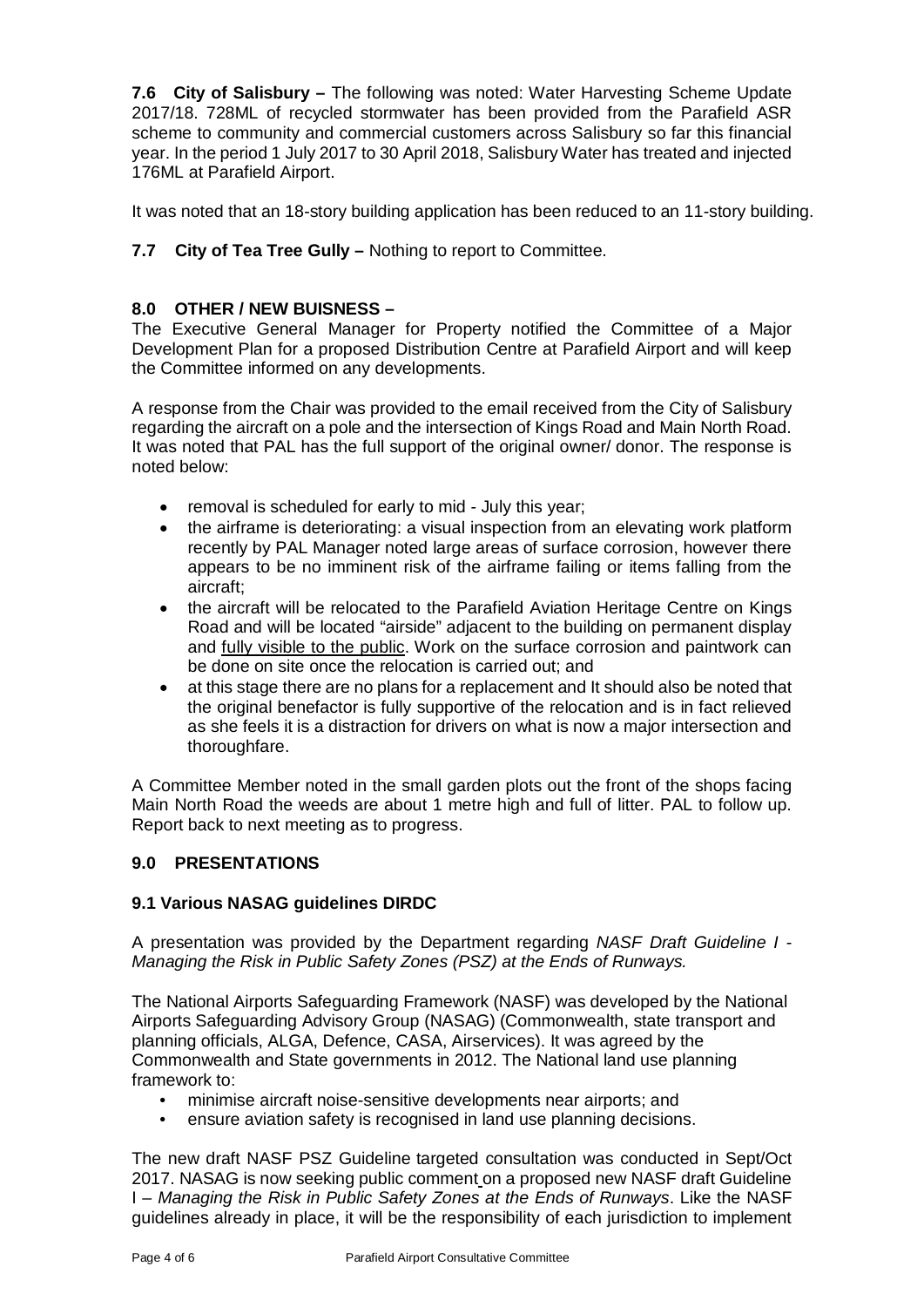the Guideline into land use planning systems. The aim is to inform a consistent approach. Queensland, the UK, USA and much of Europe have PSZ policies in place.

A Public Safety Zone (PSZ) is a designated area of land, on or off-airport, at the end of a runway within which development may be restricted in order to control the:

- number of people on the ground; and
- storage of hazardous materials within the zone.

The Safety Zone could take the shape of an elongated triangular or four-sided zone tapering away from runway end.

A PSZ is determined by identifying the area within which any person living or working for a period of a year, has approximately a 1 in 100,000 chance per year of being fatally injured as a result of an aircraft accident. It depends on statistical chance of accident occurring and relates to each airport's unique set of operations. Compared to other risks we voluntarily take everyday, this is considered as a very low risk.

By encouraging new developments to be compatible with their proximity to the end of runways, PSZs reduce the risk of an aircraft accident affecting people who live, work or travel near airports. Australia has an excellent safety record but, in the unlikely event that an aircraft crashes, the introduction of PSZs limits the consequences of such an accident.

The Commonwealth is responsible for 22 federally-leased airports and will expect State, Territory and local governments responsible for development assessment approvals concerning on land outside the boundaries of these airports, and on and around other airports, to consider public safety risk.

The Guideline is not retrospective - PSZs will not be applied to existing properties. The draft Guideline is consistent with both the UK and Queensland approaches to PSZ where they have been in place for a number of years. Draft Guideline recommends using either the Qld template or airport-specific modelling (applying the UK method). Jurisdictions can either:

- proactively identify and map PSZs; or
- assess public safety risk on case-by-case basis.

Draft Guideline I and supporting documentation can be found on the Department's websit[e here.](https://infrastructure.gov.au/aviation/environmental/airport_safeguarding/nasf/public_consultation_nasf.aspx) Questions can be provided to Director, Airport Safeguarding, 02 6274 6125 or [sharyn.owen@infrastructure.gov.au.](mailto:sharyn.owen@infrastructure.gov.au) Please submit your feedback by **COB Thursday 12 July 2018** to [safeguarding@infrastructure.gov.au.](mailto:safeguarding@infrastructure.gov.au)

This Draft Guideline will be up to the Minister to put in place and can be amended if necessary. It was noted that different aircraft types will be identified. The main reason for this Guideline is to limit the potential impact on areas surrounding airports. Some properties in Adelaide already have guidelines for existing properties and future users and the Guideline is designed to be flexible and applied on a case by case basis.

It was noted that the City of Salisbury is considering the issue of Public Safety Zones, especially around Edinburgh Airport. The City of Salisbury has agreed to present at the next PACC meeting on the Council progress with this issue.